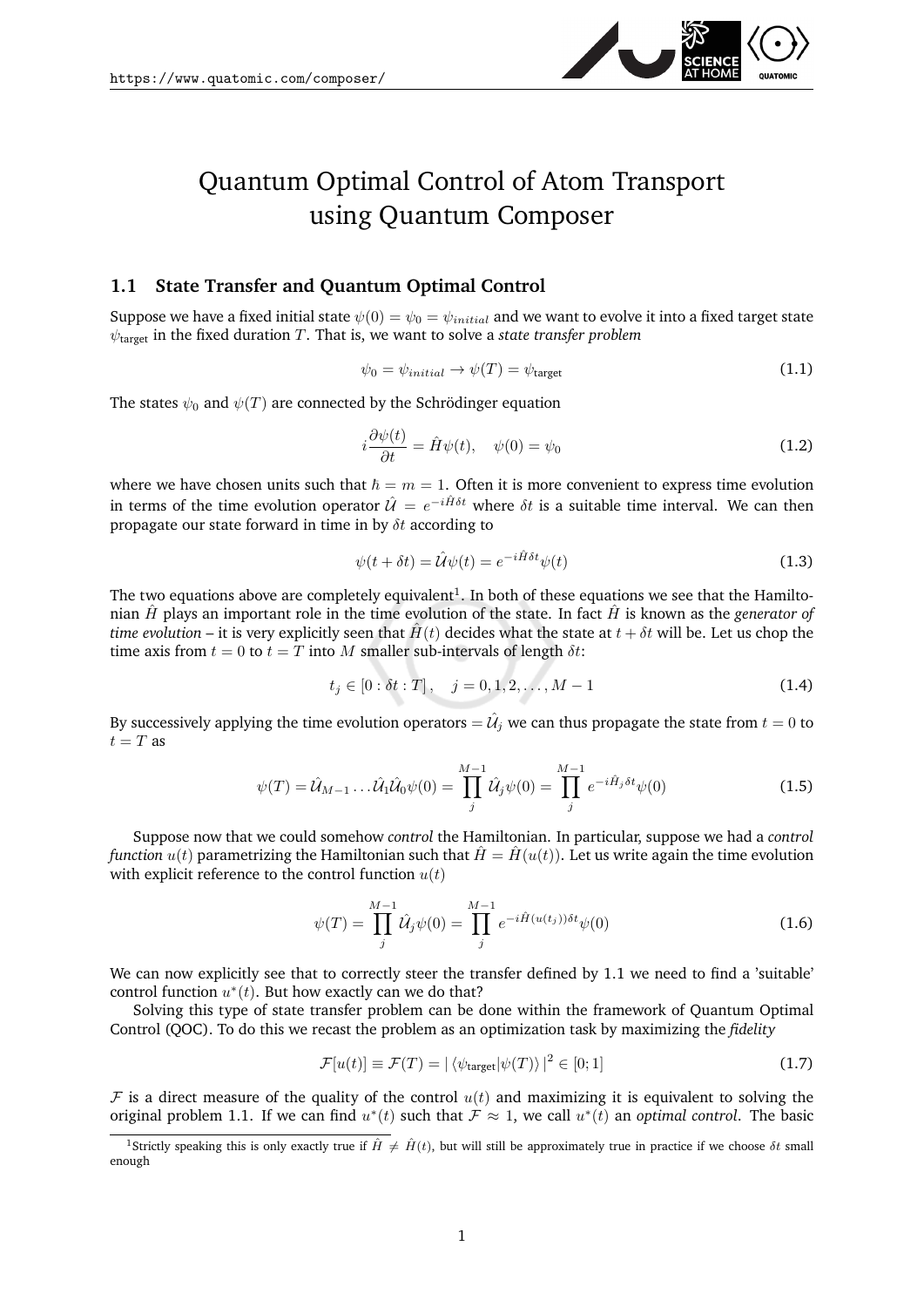control functions:

approach is then to start off with a guess  $u^{(0)}(t)$  and then iteratively find a sequence of increasingly better

$$
u^{(0)}(t) \to u^{(1)}(t) \to u^{(2)}(t) \to \cdots \to u^{(i)}(t)
$$
\n(1.8)

$$
\mathcal{F}[u^{(0)}(T)] \le \mathcal{F}[u^{(1)}(T)] \le \mathcal{F}[u^{(2)}(T)] \le \dots \le \mathcal{F}[u^{(i)}(T)] \approx 1
$$
\n(1.9)

$$
\Rightarrow u^{(i)}(t) = u^*(t) \tag{1.10}
$$

Several standard algorithms for performing this type of iterative improvement exists, such as grape, group, and crab. The details of these algorithms will not be elaborated here.

The State Transfer Optimal Control Problem  
starting from 
$$
u^0(t)
$$
, iteratively find  $u^{(i)}(t) = u^*(t)$  realizing  

$$
\psi(0) \xrightarrow{H(u^*(t))} \psi(T)
$$

$$
(1.11)
$$
such that  $\mathcal{F}[u^*(t)] = |\langle \psi_{\text{target}} | \psi(T) \rangle|^2 \approx 1$  is maximized

### **1.2 Transport problems**

The previous section was generic in the sense that we did not decide on a particular quantum system. In the rest of this note we will consider a single particle in 1-D such that

$$
\psi = \psi(x, t), \qquad \hat{H}(u(t)) = T + V(x, u(t)) \tag{1.12}
$$

Let us consider the situation where V is a trapping potential on the form  $V = V(x - u(t))$ . In this case the control function  $u(t)$  has dimensions of length and can usually be identified directly as a physical parameter of the system, for example the center position of a laser beam. Changing  $u(t)$  then corresponds to moving the trapping potential in time. Suppose we let  $u(0) = u_A$  and  $u(T) = u_B$  with  $u_A \neq u_B$ , let the initial state  $\psi_0$  be the ground state of  $H(u(0))$ , and let the target state  $\psi_{\text{target}}$  be the ground state of  $H(u(T))$ . Then we have defined a *Transport* problem, where we are trying to move an atom from position A to position B by manipulating the potential  $V(x-u(t))$  through the control function  $u(t)$ . This type of Transport problem is an important ingredient in e.g. building a quantum computer based on arrays of trapped atoms.



## **1.3 Numerical exercises – Quantum Composer**

In this section we explore how to use Quantum Composer to investigate, analyze, and solve the Transport problem above. Basic familiarity with Quantum Composer is assumed. Distributed with this note are

<span id="page-1-0"></span>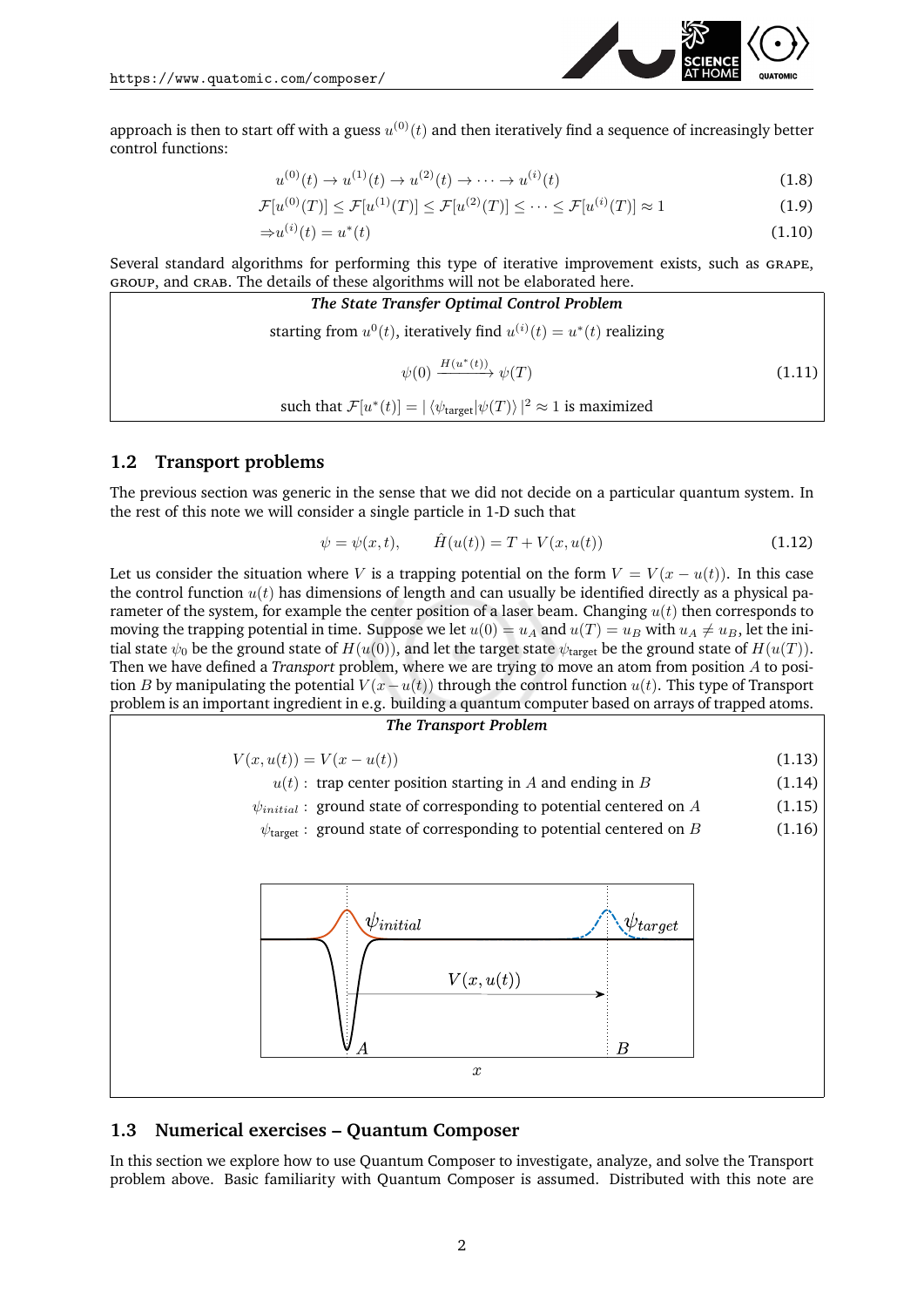

complementary .flow files for the question below. The files cover two transport potentials  $V(x - u(t))$ :

Harmonic oscillator :

$$
V = \frac{1}{2}\omega^2(x - u(t))^2
$$
 (1.17)

Gaussian tweezer :  $V$ 

$$
V = -A \cdot \exp\left(-2\frac{(x - u(t))^2}{\sigma^2}\right) \tag{1.18}
$$

Feel free to try your own trapping potentials!

|  | Question 1 : Transport with a linear control function $u(t)$ |  |  |  |  |  |
|--|--------------------------------------------------------------|--|--|--|--|--|
|--|--------------------------------------------------------------|--|--|--|--|--|

*files: Gaussian Transport - Linear Control.flow* 0 *Harmonic Transport - Linear Control.flow*

The questions will refer to the *Gaussian Transport - Linear Control.flow* scene. The questions are the same for the *Harmonic* case, but with other parameter names.

#### (a) **Answer this question before opening the scene**.

The simplest thing that comes to mind when guessing for a control function is a linear one on the form

$$
u(t) = a \cdot t + b \tag{1.19}
$$

- (1) Assuming  $u_A = -x_c$  and  $u_B = +x_c$ , determine a and b such that  $u(0) = u_A$  and  $u(T) = u_B$ .
- (2) Insert a and b into the linear form such that u is given in terms of the process duration  $T$  and the seperation  $2x_c$ .

#### (3) **You can now open the scene**

Expand the collapsed 'Linear Control' block inside the 'Time evolution over linear control' block. Verify the expression you found in (1-2) us correct.

- (b) Press the Play button to perform the time evolution of the state over the linear control function. The instantaneous state and the target state is plotted as well as the fidelity  $\mathcal F$  as a function of time. Remember that the duration  $T$  is fixed!
	- (1) Keeping everything else the same, what do you think would happen with the final fidelity  $\mathcal{F}(T)$  if you increase/decrease the center offset  $x_c$ ? Formulate your answer in a short sentence or two, and then try adjusting the  $x_c$  value in the program. Describe in words the observed motion of the state for small/large values of seperation. You are welcome to adjust the parameters of the 'Spatial Dimension' node for this task if you feel it is necessary.
	- (2) Keeping everything else the same, what do you think would happen with the final fidelity  $\mathcal{F}(T)$  if you increase/decrease the amplitude A? Formulate your answer in a short sentence or two, and then try adjusting the A value in the program. Describe in words the observed motion of the state for small/large values of A. You are welcome to adjust the parameters of the 'Spatial Dimension' node for this task if you feel it is necessary.
	- (3) Keeping everything else the same, what do you think would happen with the final fidelity  $\mathcal{F}(T)$  if you increase/decrease the duration T? Formulate your answer in a short sentence or two, and then try adjusting the  $T$  value in the program. Describe in words the observed motion of the state for small/large values of  $T$ . You are welcome to adjust the time steps  $dt$ if you feel it is necessary.
- (c) For [a](#page-2-0)ny combination of the parameters<sup>*a*</sup> A,  $x_c$ , T, can you produce a perfect final fidelity  $\mathcal{F}(T)$  = 1? How hard/easy is it? Describe why.

<span id="page-2-0"></span> ${}^a x_c = 0$  does not count...:)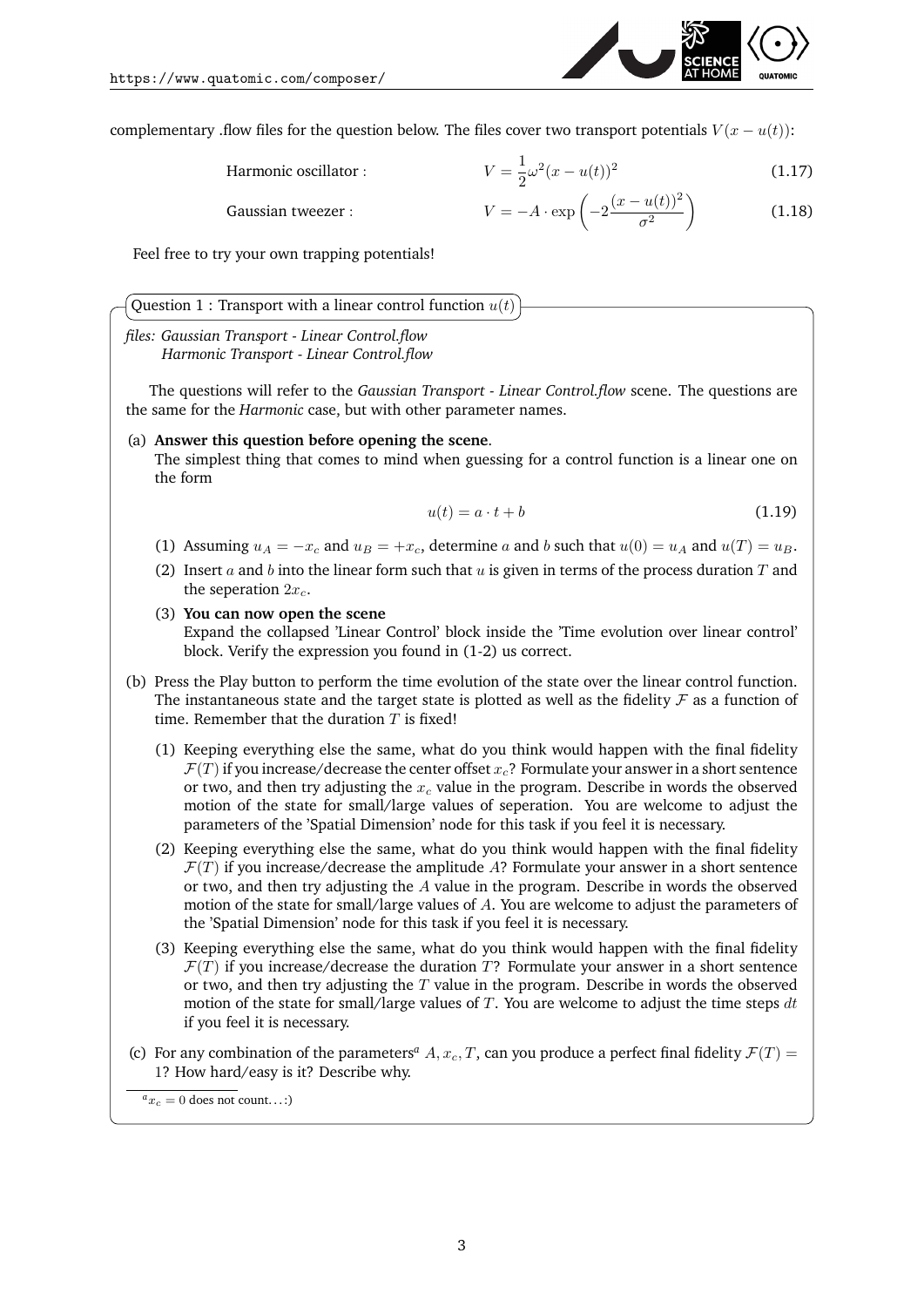

Question 2 : Transport with a linear control function  $u(t)$  looping over T

*files: Gaussian Transport - Linear Control for T.flow* 0 *Harmonic Transport - Linear Control for T.flow*

The questions will refer to the *Gaussian Transport - Linear Control for T.flow* scene. The questions are the same for the *Harmonic* case, but with other parameter names.

(a) Now that you have played around with the linear control for a bit let us try doing a more systematic investigation.

**Open the scene**.

In this scene we have the exact same setup as before, except now we have added another loop over the duration  $T$  around the time evolution loop over  $t$ . This outer loop starts from a duration  $T = T_{\text{min}}$  and progresses in steps of dT up to  $T = T_{\text{max}}$ . After each iteration of T the final fidelity  $\mathcal{F}(T)$  and T is recorded in a 'Scalar Time Trace Plot', producing an  $\mathcal{F}(T)$  curve. Be sure to position the screen such that you can see all the plots.

- (1) Run the scene by pressing the Play button, and observe the motion of the state. After a while a trend can be seen on the  $\mathcal{F}(T)$  curve (producing the entire curve will take a while). Explain what causes the pattern in the curve.
- (2) Identify the shortest duration  $T^{\text{linear}}$  at which  $\mathcal{F}(T) \approx 1$ . This will be the to-beat duration in the next question.
- (3) By having observed the time evolution for increasing values of  $T$ , what would you expect as  $T \to \infty$ ?

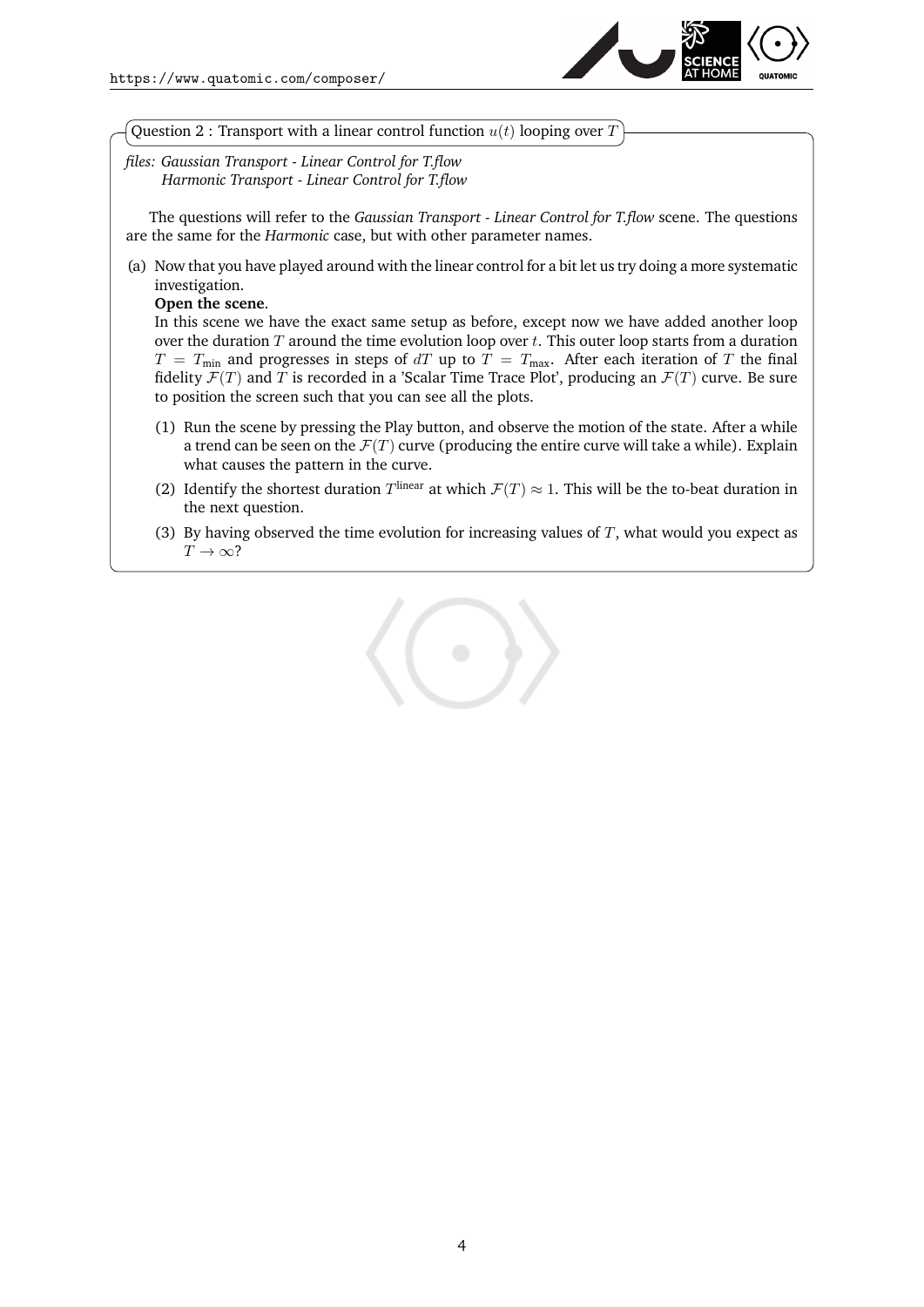

### Question 3 : Optimizing the Transport

*files: Gaussian Transport - Grape optimization.flow* 0 *Harmonic Transport - Grape optimization.flow*

The questions will refer to the *Gaussian Transport - Grape optimization.flow* scene. The questions are the same for the *Harmonic* case, but with other parameter names.

(a) By now you will have realized it is not particularly hard to obtain  $\mathcal{F}(T) \approx 1$ , even without doing any optimization. Just let  $T \to \infty$ ! This is what is known as *adiabatic* transport. However, while this is practical for some purposes, it is in general not a good strategy – after all  $T \to \infty$ is a fairly long time. If you are interested in building a quantum computer, you will be more interested in finding solutions that are as fast as possible. This is because a) the faster you can move your atoms around the faster your computer is b) quantum systems are extremely fragile and *decoheres* (loses its 'quantum-ness') on a characteristic time scale τ<sub>decoherence</sub> through coupling to the external environment. These are a few reasons we are interested in producing  $\mathcal{F}(T) \approx 1$ in the shortest duration  $T$  possible. The absolutely shortest duration at which the perfect transfer is possible is termed the Quantum Speed Limit and is denoted  $T_{\text{OSL}}$ . Finding  $T_{\text{OSL}}$  is extremely hard for pratically all problems. In this question, we are not concerned with finding the exact  $T<sub>OSL</sub>$ , but you will try to get an estimate for it. We will also see how easy/hard it is to find better results than the linear control guess we had in the earlier questions.

#### **Open the scene**.

In this scene you will see two large blocks. The 'Playback time evolution over control' is almost exactly the same as the block from the previous questions, except that now the block is now a loop over a control (see boundary nodes). The control is now represented outside the block as a 'Control' node. Inside this node is the explicit values of the control function for each  $t$ , which can be manipulated by clicking and dragging the individual points. This means we can try all kinds of different control functions very easily.

- (1) Untick the mark in the upper-left corner of the 'Optimization' block. The nodes inside will grey-out indicating they are disabled.
- (2) Run the scene by pressing the Play button, and observe the 'Playback time evolution over control'. It should look just like before. Try adjusting the control away from a linear one by clicking and dragging the points in the 'Control' node. Can you find a good solution that is sufficiently non-linear? If you are unhappy with a point you fixed by dragging you can right click it to reset it.
- (b) Now we are ready to perform actual state-of-the-art Quantum Optimal Control. The 'Optimization' block has a special 'Grape Optimization' boundary node that accepts a number of input parameters. The 'Problem' input encapsulates the potential  $V(x, u(t))$ , and the states  $\psi_0$  and  $\psi_{\text{target}}$ . The second input is the 'Control' which acts as our initial guess  $u^{(0)}(t)$  in the sequence [1.8.](#page-1-0) 'N' is the maximum number of iterations to be performed, i.e. the optimization terminates if  $i = N$  in [1.8.](#page-1-0) 'TargetFidelity' is the fidelity threshold and the optimization will stop if  $\mathcal{F}[u^{(i)}(T)]$ exceeds this value. Whatever the cause of the optimization termination, the control at iteration  $u^{(i)}(t)$  is output through the right side boundary node. The rest of the parameters/options are not important for now.

Inside the node three plots are shown:

- The upper plot shows the intial control  $u^{(0)}(t)$  and the current control  $u^{(i)}(t)$ .
- The middle plot shows  $|\psi(x,t)|^2$  i.e. the probability density of the state as a function of x (second axis) *and* t (first axis, note the time is normalized to the duration T). You can think of this plot as 'looking down' on the state from above at it evolves in time.
- The bottom plot shows the final fidelity as a function of iteration, i.e.  $\mathcal{F}[u^{(i)}(t)]$ . This allows you to track the progress of the optimizer.

These three plots give you an indication of how the optimizer is 'steering' the contol (top), and how it affects the time evolution of the system (middle and bottom).